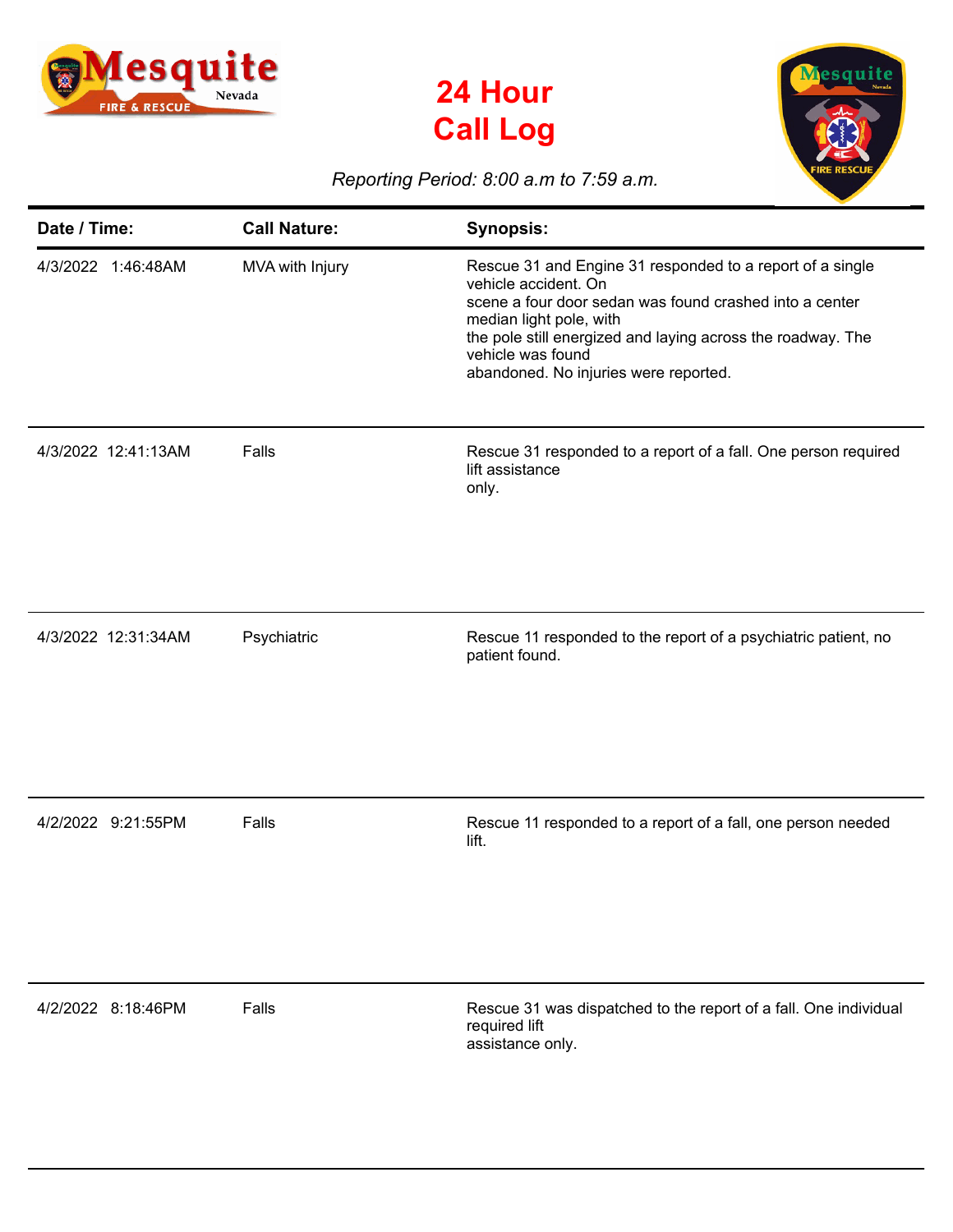| Date / Time:        | <b>Call Nature:</b>  | <b>Synopsis:</b>                                                                                                                                              |
|---------------------|----------------------|---------------------------------------------------------------------------------------------------------------------------------------------------------------|
| 4/2/2022 4:48:11PM  | Falls                | Rescue 32 responded to a report of a fall. One person required<br>lift assistance<br>only.                                                                    |
| 4/2/2022 4:35:09PM  | Falls                | Rescues 31 and 11 responded to a report of a fall. One patient<br>was treated and<br>transported to Mesa View Regional Hospital.                              |
| 4/2/2022 4:23:19PM  | Stab/Gunshot         | Rescues 12, 32 and Engine 31 responded to a report of a<br>traumatic injury. Two<br>patients were evaluated. Both patients refuse transport to a<br>hospital. |
| 4/2/2022 4:08:07PM  | <b>Sick Person</b>   | Rescues 11 and 12 responded to a report of a sick person. One<br>patient was<br>evaluated. The patient refused transport to a hospital for further<br>care.   |
| 4/2/2022 2:16:11PM  | <b>Patient Trans</b> | Rescue 33 was dispatched to Mesa View Hospital for a<br>interfacility transport,<br>one patient was trasnported.                                              |
| 4/2/2022 10:22:04AM | Falls                | Rescues 11 and 12 responded to a report of a fall. One patient<br>was treated and<br>transported to Mesa View Regional Hospital.                              |